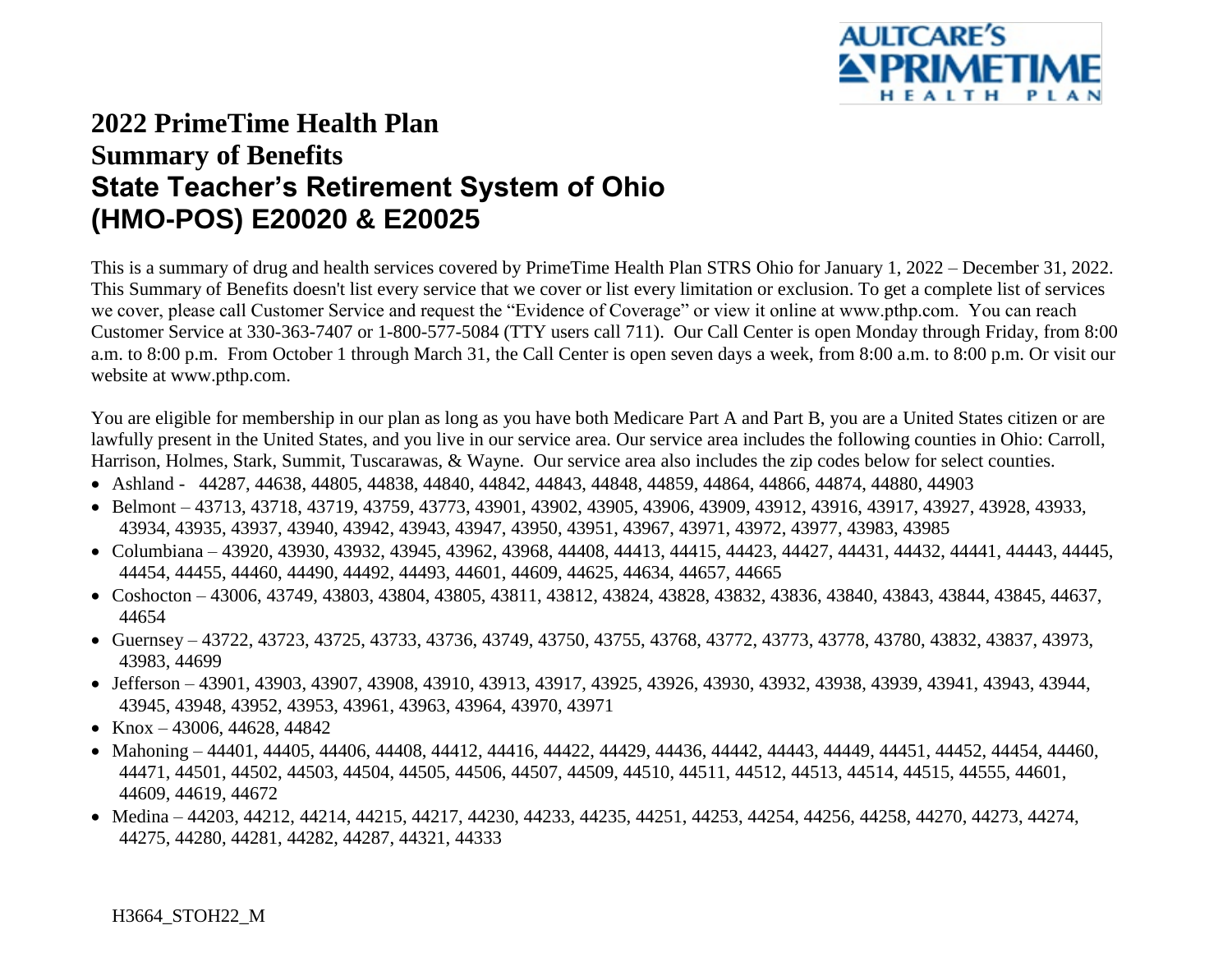- Portage 44201, 44202, 44211, 44224, 44231, 44234, 44236, 44240, 44241, 44242, 44243, 44255, 44260, 44265, 44266, 44272, 44278, 44285, 44288, 44312, 44411, 44412, 44429, 44449, 44632
- Richland 44805, 44813, 44822, 44843, 44862, 44864, 44875, 44878, 44901, 44902, 44903, 44904, 44905, 44906, 44907

PrimeTime Health Plan has a network of doctors, hospitals, pharmacies, and other providers. In most cases, care you receive from an out-of-network provider (a provider who is not part of our plan's network) will be covered but you may have increased cost-sharing. Out-of-network/non-contracted providers are under no obligation to treat PrimeTime Health Plan members, except in emergency situations. Please call our Customer Service number or see your Evidence of Coverage for more information, including the cost-sharing that applies to out-of-network services. To find participating providers, please call us or visit our website at www.PTHP.com.

For coverage and costs of Original Medicare, look in your current "Medicare & You" handbook. View it online [www.Medicare.gov](http://www.medicare.gov/) or get a copy by calling 1-800-MEDICARE (1-800-633-4227) 24 hours a day, 7 days a week. TTY users should call 1-877-486-2048.

PrimeTime Health Plan is an HMO-POS plan with a Medicare contract. Enrollment in PrimeTime Health Plan depends on contract renewal. This information is available in alternative formats such as large print, audio CD, or other alternate formats. Please call Customer Service if you need plan information in another format or language.

| <b>Benefit category</b>         | What you pay                                 | What you should know                           |
|---------------------------------|----------------------------------------------|------------------------------------------------|
| <b>Monthly Plan Premium</b>     | Contact STRS Ohio at 1-888-227-7877          | You must continue to pay your Medicare Part    |
|                                 |                                              | B premium.                                     |
| <b>Medical Deductible</b>       | In-network: \$150 annually                   |                                                |
|                                 | In-network & Out-of-Network combined: \$500  |                                                |
|                                 | annually                                     |                                                |
| <b>Maximum Out-of-Pocket</b>    | In-network: \$1,500 annually                 | The maximum you will pay in copays and         |
| <b>Responsibility</b> (does not | In-network & Out-of-network combined:        | coinsurance for the year.                      |
| include prescription drugs)     | $$2,500$ annually                            |                                                |
| <b>Inpatient Hospital</b>       | In-network: You pay 4% of the cost after     | Prior authorization may be required for these  |
| Coverage                        | deductible                                   | services. Please contact the plan for more     |
|                                 | Out-of-network: You pay 8% of the cost after | information. Our plan covers an unlimited      |
|                                 | deductible                                   | number of days for an inpatient hospital stay. |
| <b>Outpatient Hospital</b>      | In-network: You pay 4% of the cost after     | Prior authorization may be required for these  |
| Coverage                        | deductible                                   | services. Please contact the plan for more     |
|                                 | Out-of-network: You pay 8% of the cost after | information.                                   |
|                                 | deductible                                   |                                                |

Plans may offer supplemental benefits in addition to Part C benefits and Part D benefits.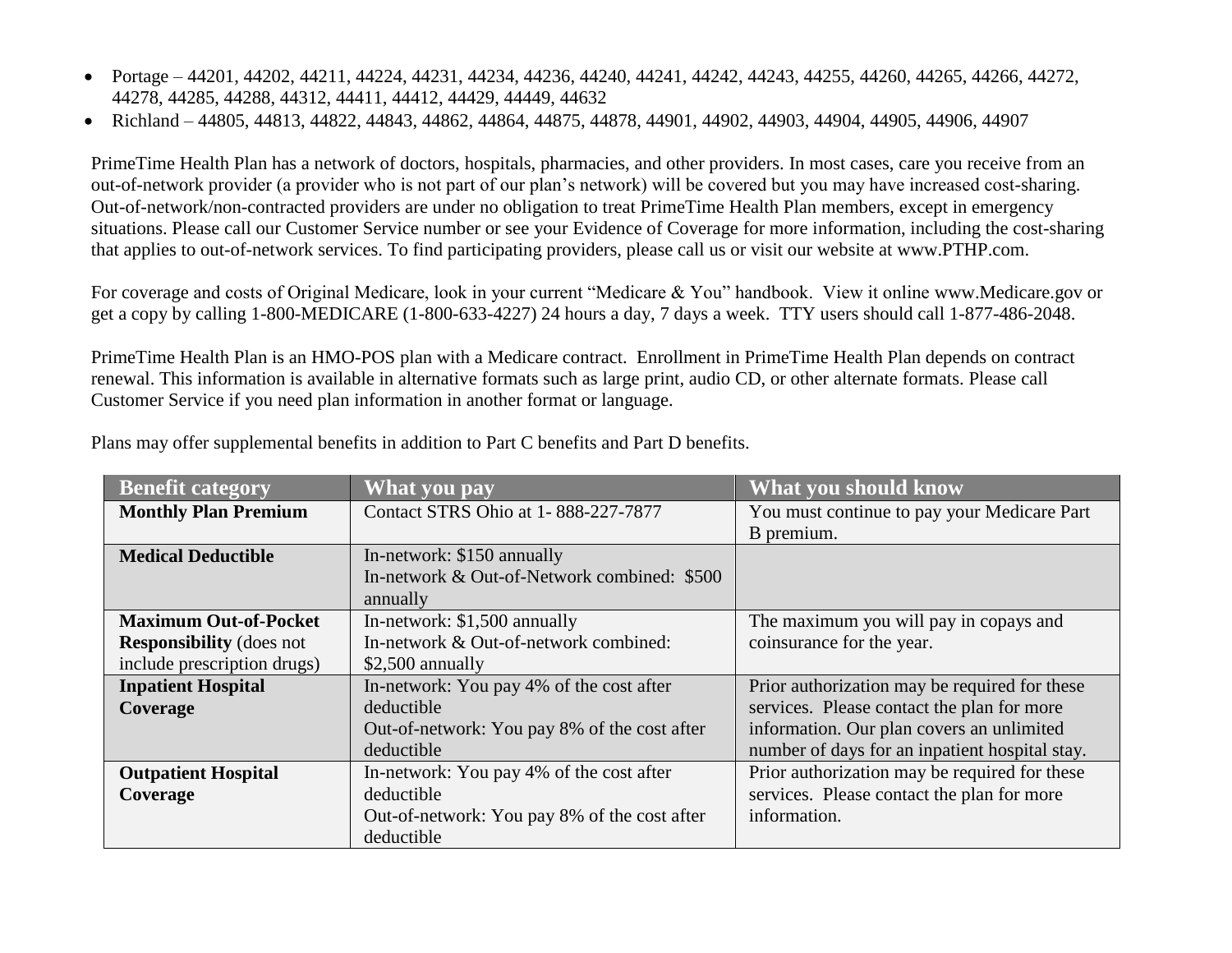| <b>Benefit category</b>                            | <b>What you pay</b>                                    | What you should know                                                                         |
|----------------------------------------------------|--------------------------------------------------------|----------------------------------------------------------------------------------------------|
| <b>Ambulatory Surgery</b><br><b>Center</b>         | In-network: You pay 4% of the cost after<br>deductible | Prior authorization may be required for these<br>services. Please contact the plan for more  |
|                                                    | Out-of-network: You pay 8% of the cost after           | information.                                                                                 |
|                                                    | deductible                                             |                                                                                              |
| <b>Doctor Visits</b>                               | In-network:                                            | Deductible does not apply to office visits.                                                  |
| • Primary Care Physician                           | You pay a \$15 copay per visit                         |                                                                                              |
|                                                    | Out-of-network:                                        |                                                                                              |
|                                                    | You pay a \$40 copay per visit                         |                                                                                              |
| • Specialist                                       | In-network:                                            |                                                                                              |
|                                                    | You pay a \$25 copay per visit                         |                                                                                              |
|                                                    | Out-of-network:                                        |                                                                                              |
| <b>Preventive Care</b>                             | You pay a \$55 copay per visit                         |                                                                                              |
|                                                    | In-network & Out-of-network: You pay \$0               | Deductible does not apply to preventive care.<br>Any additional preventive services approved |
|                                                    | copay                                                  | by Medicare during the contract year will be                                                 |
|                                                    |                                                        | covered.                                                                                     |
| <b>Emergency Care</b>                              | In-network & Out-of-network: You pay a \$75            | Deductible does not apply to emergency care.                                                 |
|                                                    | copay per visit                                        | If you are admitted to the hospital within 23                                                |
|                                                    |                                                        | hours, you do not have to pay your share of the                                              |
|                                                    |                                                        | cost for emergency care.                                                                     |
|                                                    |                                                        | World-wide coverage.                                                                         |
| <b>Urgently Needed Services</b>                    | In-network & Out-of-network: You pay a \$40            | Deductible does not apply to urgently needed                                                 |
|                                                    | copay per visit                                        | services.                                                                                    |
|                                                    |                                                        | If you are admitted to the hospital within 23                                                |
|                                                    |                                                        | hours, you do not have to pay your share of the                                              |
|                                                    |                                                        | cost for urgently needed services.                                                           |
|                                                    |                                                        | World-wide coverage.                                                                         |
| <b>Diagnostic Services/Labs/</b><br><b>Imaging</b> | In-network: You pay 4% of the cost after<br>deductible | Prior authorization may be required for these<br>services. Please contact the plan for more  |
|                                                    | Out-of-network: You pay 8% of the cost after           | information.                                                                                 |
| • Diagnostic radiology<br>services (such as MRIs,  | deductible                                             |                                                                                              |
| CT scans)                                          |                                                        | Deductible does not apply to lab services.                                                   |
| Diagnostic tests and                               | In-network: You pay 4% of the cost after               |                                                                                              |
| procedures                                         | deductible                                             |                                                                                              |
|                                                    | Out-of-network: You pay 8% of the cost after           |                                                                                              |
|                                                    | deductible                                             |                                                                                              |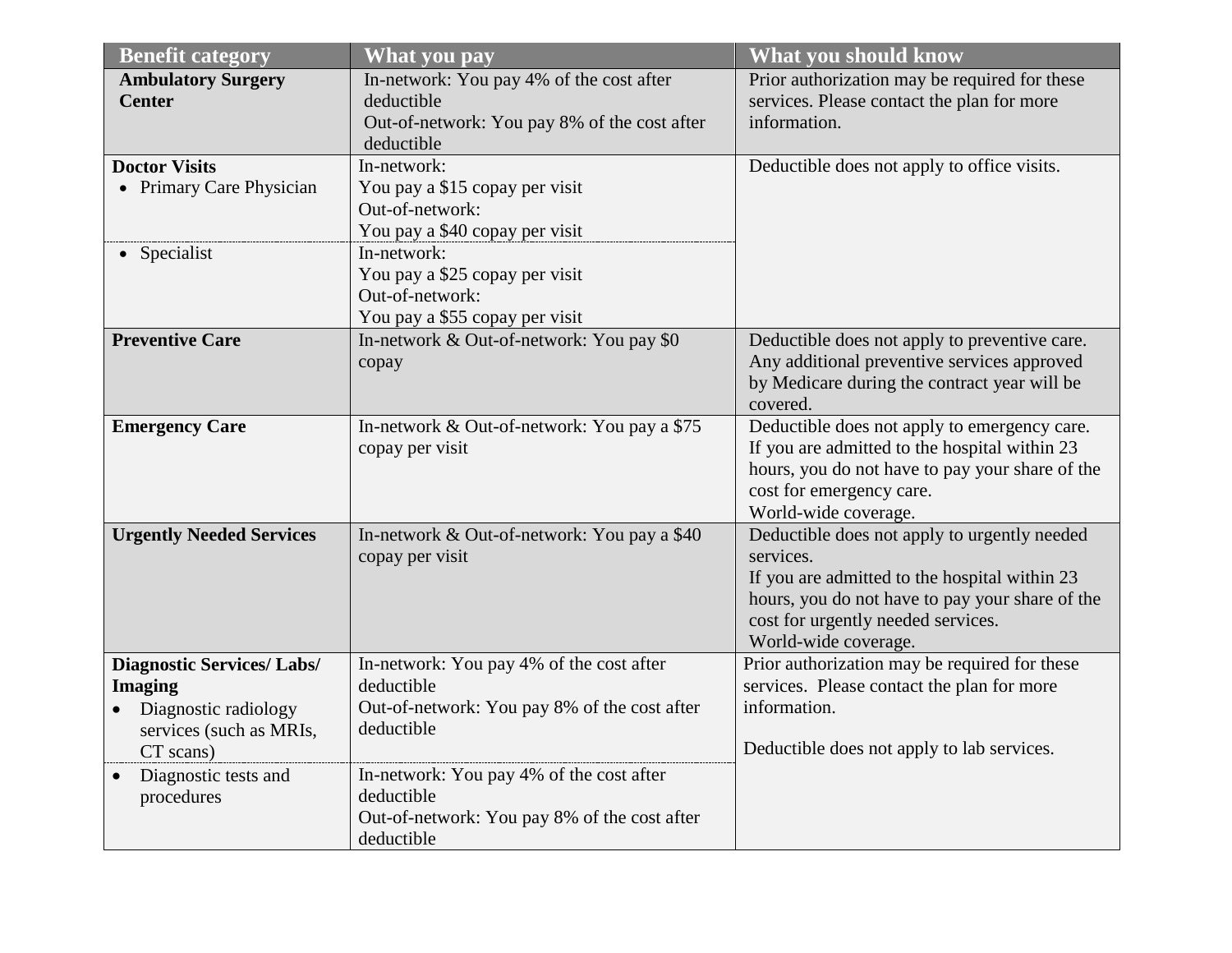| <b>Benefit category</b>   | What you pay                                               | <b>What you should know</b>                          |
|---------------------------|------------------------------------------------------------|------------------------------------------------------|
| Lab services              | In-network & Out-of-network:                               |                                                      |
|                           | You pay a \$0 copay                                        |                                                      |
| Outpatient x-rays         | In-network: You pay 4% of the cost after                   |                                                      |
|                           | deductible                                                 |                                                      |
|                           | Out-of-network: You pay 8% of the cost after               |                                                      |
|                           | deductible                                                 |                                                      |
| Therapeutic radiology     | In-network: You pay 4% of the cost after                   |                                                      |
| services (such as         | deductible                                                 |                                                      |
| radiation treatment for   | Out-of-network: You pay 8% of the cost after               |                                                      |
| cancer)                   | deductible                                                 |                                                      |
| <b>Hearing Services</b>   | In-network:                                                | *Exam to diagnose and treat hearing and              |
| Medical exam*             | You pay a \$25 copay                                       | balance issues.                                      |
|                           | Out-of-network:                                            | Deductible does not apply to hearing exams or        |
|                           | You pay a \$55 copay                                       | hearing aids.                                        |
| Routine $exam1$           | In-network & Out-of-network: You pay a \$0                 | <sup>1</sup> One routine exam annually.              |
|                           | copay<br>You pay a copayment of \$595, \$695, or \$895 per |                                                      |
| <b>Hearing aids</b>       | hearing aid depending on the brand and model               |                                                      |
|                           | selected. Call Amplifon at 1-866-921-2299 to               | We will allow two hearing aid devices every          |
|                           | access these copayment rates. Hearing aids                 | three years. Hearing aid copays do not count         |
|                           | purchased from a non-Amplifon provider are                 | towards your out-of-pocket limit.                    |
|                           | eligible for reimbursement of \$100 per hearing            |                                                      |
|                           | aid.                                                       |                                                      |
| <b>Dental Services</b>    | In-network:                                                | Prior authorization may be required for these        |
| Medical exam              | You pay a \$25 copay                                       | services. Please contact the plan for more           |
|                           | Out-of-network:                                            | information.                                         |
|                           | You pay a \$55 copay                                       |                                                      |
| Routine dental coverage   | Not covered                                                | Deductible does not apply to medical dental          |
|                           |                                                            | exams.                                               |
| <b>Vision Services</b>    | In-network:                                                | <sup>1</sup> Exam to diagnose and treat diseases and |
| Medical exam <sup>1</sup> | You pay a \$25 copay                                       | conditions of the eye.                               |
|                           | Out-of-network:                                            |                                                      |
|                           | You pay a \$55 copay                                       | Deductible does not apply.                           |
| Eyeglasses or contact     | In-network & Out-of-network: You pay a \$0                 |                                                      |
| lenses after cataract     | copay                                                      |                                                      |
| surgery                   |                                                            |                                                      |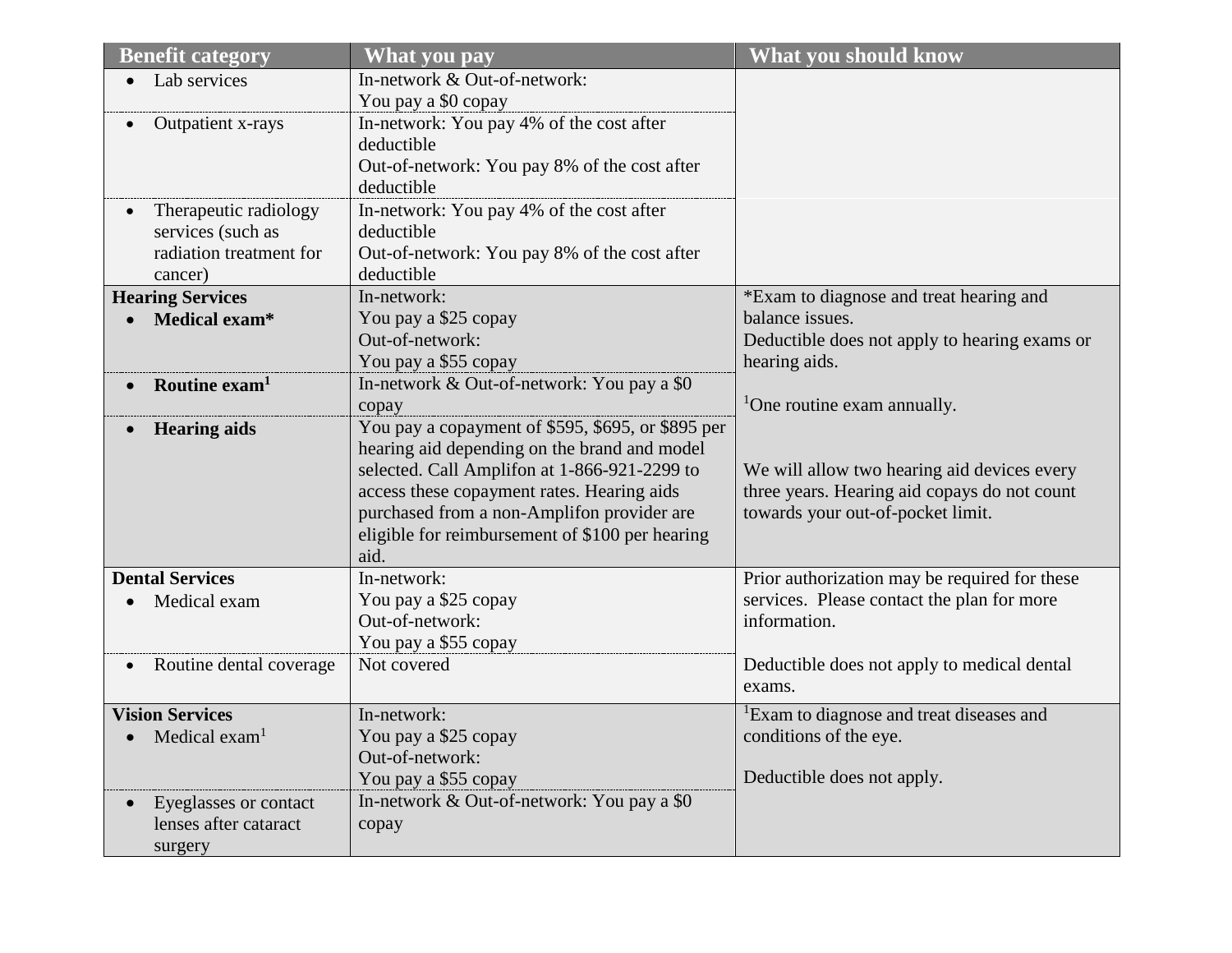| <b>Benefit category</b>            | <b>What you pay</b>                                    | <b>What you should know</b>                                                      |
|------------------------------------|--------------------------------------------------------|----------------------------------------------------------------------------------|
| Annual routine exam                | In-network & Out-of-network: You pay a \$0             |                                                                                  |
|                                    | copay                                                  |                                                                                  |
| Eyeglasses or contact<br>$\bullet$ | Not covered                                            |                                                                                  |
| lenses (routine)                   |                                                        |                                                                                  |
| <b>Mental Health Services</b>      | In-network: You pay 4% of the cost after<br>deductible | Our plan covers an unlimited number of days                                      |
| Inpatient visit                    | Out-of-network: You pay 8% of the cost after           | for an inpatient hospital stay. Prior<br>authorization may be required for these |
|                                    | deductible                                             | services. Please contact the plan for more                                       |
| Outpatient group                   | In-network: You pay a \$25 copay                       | information.                                                                     |
| therapy visit                      | Out-of-network: You pay a \$55 copay                   |                                                                                  |
| Outpatient individual              | In-network: You pay a \$25 copay                       | Deductible does not apply to therapy visits.                                     |
| therapy visit                      | Out-of-network: You pay a \$55 copay                   |                                                                                  |
|                                    |                                                        |                                                                                  |
| <b>Skilled Nursing Facility</b>    | In-network: You pay 0% of the cost.                    | Our plan covers up to 100 days in a SNF per                                      |
| (SNF)                              | Deductible does not apply.                             | benefit period. Prior authorization may be                                       |
|                                    | Out-of-network: You pay 8% of the cost after           | required for these services. Please contact the                                  |
|                                    | deductible                                             | plan for more information.                                                       |
| <b>Physical Therapy Visit</b>      | In-network: You pay 4% of the cost after               |                                                                                  |
|                                    | deductible                                             |                                                                                  |
|                                    | Out-of-network: You pay 8% of the cost after           |                                                                                  |
|                                    | deductible                                             |                                                                                  |
| <b>Ambulance</b>                   | In-network: You pay 4% of the cost                     | Prior authorization may be required for non-                                     |
|                                    |                                                        | emergency services. Please contact the plan for                                  |
|                                    | Out-of-network: You pay 8% of the cost                 | more information.                                                                |
|                                    |                                                        |                                                                                  |
|                                    |                                                        | Deductible does not apply.                                                       |
|                                    |                                                        | World-wide emergency coverage.                                                   |
| <b>Transportation</b>              | Not covered                                            |                                                                                  |
| <b>Medicare Part B Drugs</b>       | In-network: You pay 0% of the cost                     | Prior authorization may be required for these                                    |
| Chemotherapy drugs                 | Out-of-network: You pay 0% of the cost                 | services. Please contact the plan for more                                       |
| Other Part B drugs                 | In-network: You pay 0% of the cost                     | information.                                                                     |
|                                    | Out-of-network: You pay 0% of the cost                 | Deductible does not apply.                                                       |